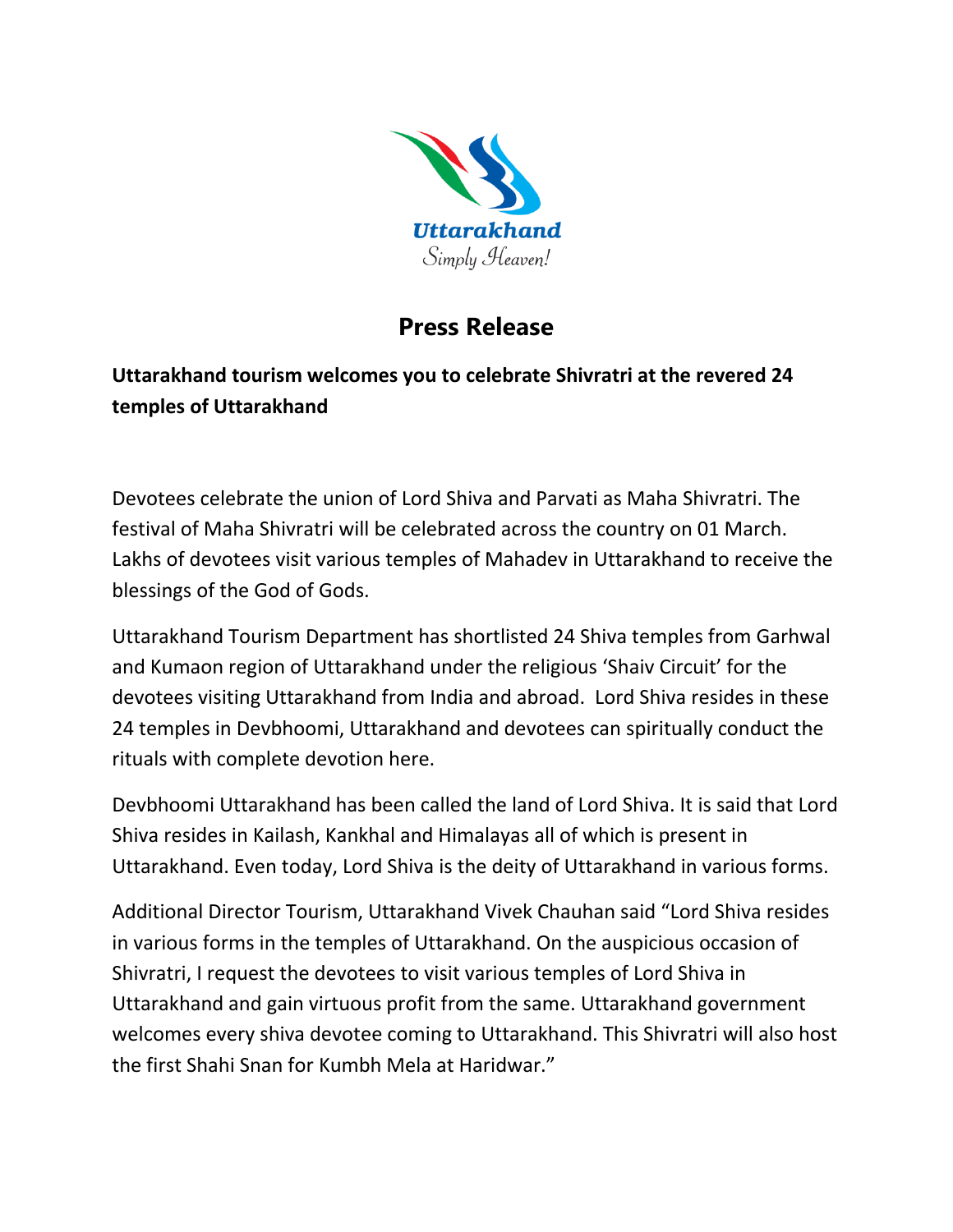Secretary Tourism, Uttarakhand Mr.Dilip Jawalkar said " We welcome all the Shiva devotees visiting the temples of Uttarakhand on the auspicious occasion of Maha Shivratri. These temples apart from being religiously rich are also serving as the source of economy for the people. The financial stability of thousands of people are connected directly or indirectly with these temples."

In order to promote the religious tourism in the state, 12 temples from Garhwal region and 12 from the Kumaon region has been included in the 'Shaiv Circuit'.

Ancient 12 temples of Garhwal region:

1. Ekeshwar Mahadev, Pauri – This temple is one of the famous and important Siddhpeeths dedicated to Lord Shiva. Temples belonging to Vaishno Devi and Bhairavnath ji is also included in the premise. Ekeshwar Mahadev is also known as 'Igasar Mahadev' in the regional language.

2. Kedarnath, Rudraprayag – Situated at an elevation of about 3584m from sea level at the banks of river Mandakini is the revered Kedarnath temple which is also known as Shiva's Dham. It is also one amongst the 12 jyotirlingas dedicated to Lord Shiva

3. Madhmaheshwar, Ukhimath – Situated at an elevation of about 9700 feet from sea level, this temple is located 30 km from Ukhimath. Famously known as Panchkedar, Madhmaheshwar is the second holy kedar out of the 5 dhams of Lord Shiva. Here the navel of Lord Shiva is worshipped

4. Tungnath, Chopta – The third Kedar Tungnath temple of the Panchkedars, is situated at an elevation of 12070 feet from sea level. The arms of Lord Shiva are worshipped in Tungnath temple. A Ravan Shila is also located near the temple. According to popular belief, Raavan worshipped Lord Shiva in this Shila.

5. Rudranath, Chamoli - Ekanan or face of Lord Shiva is worshipped in Rudranath in the form of Chaturth Kedar. The 'Rudra' avtar of Lord Shiva is worshipped here. The temple is surrounded by kunds on all three sides like Suryakund, Chandrakund, Tarakund and Manaskund.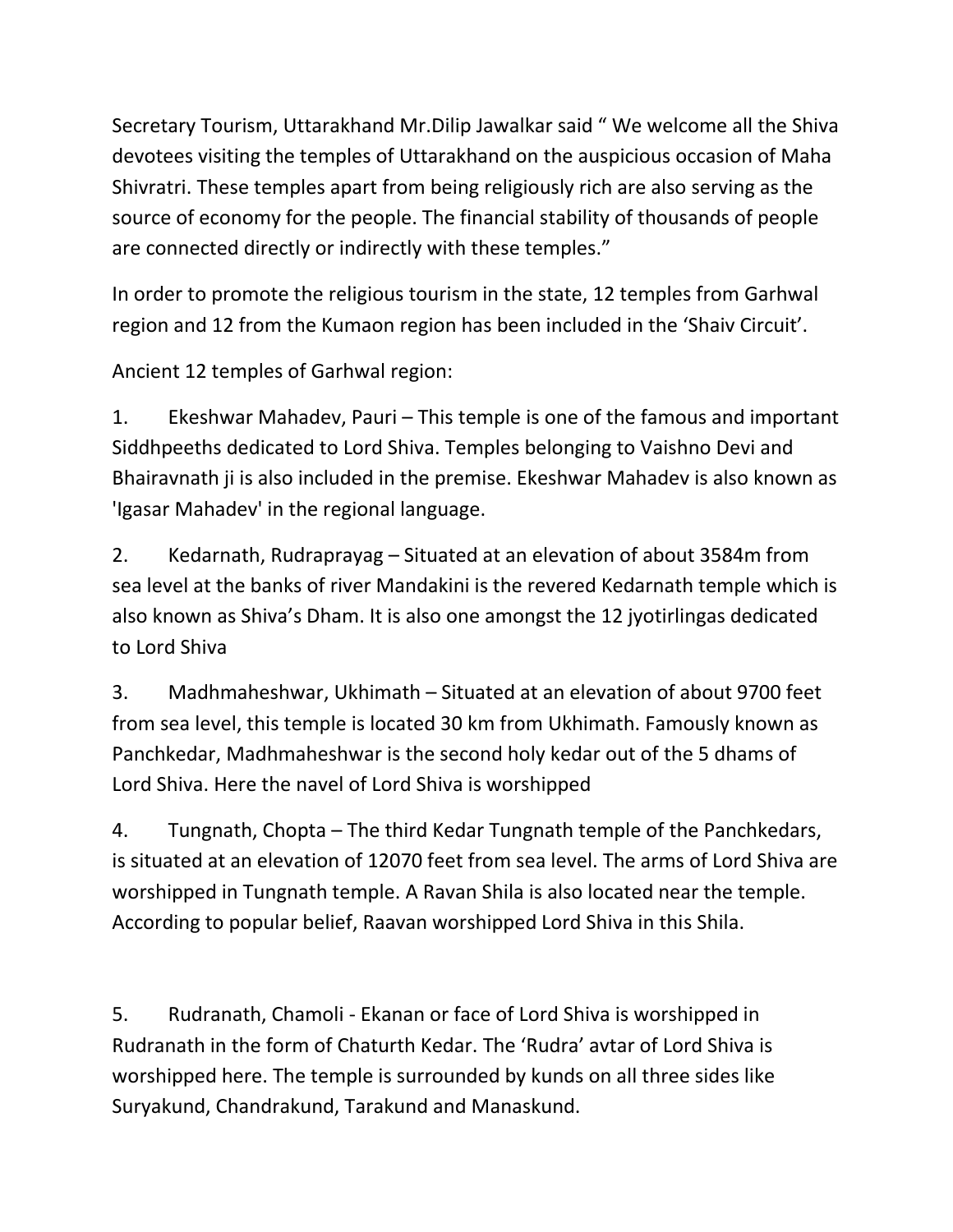6. Koteshwar Mahadev, Tehri - Koteshwar Mahadev is located on the banks of river Bhagirathi at Chaka in Tehri. The temple also includes a self made 'Bhoo shivling'. Childless couples get the blessings of Lord Shiva here and their wishes gets fulfilled

7. Kaashi Vishwnath, Uttarkashi – Vishwnath temple or Kaashi Vishwnath is one of the oldest and ancient Hindu temples of Lord Shiva. The temple was constructed over 150 years back at the banks of Bhagirathi river. According to historical and religious significance, this temple is a symbol of meditation and peace.

8. Daksh Prajapati, Haridwar – Daksh temple situated in Kankhal of Haridwar district is an important pilgrimage centre dedicated to Lord Shiva. Kankhal is also famous as in laws house of Lord Shiva. It is believed that Daksh Prajapati, father of Sati performed a havan at this place.

9. Shiv Mandir, Timmersen, Chamoli - A natural Shivalinga is created in this spiritual cave of Timmersen Mahadev. Locals of the area visit the temple to worship shivlinga and pay their respects. This temple is located 700 metres from the last village Niti valley

10. Binsar Temple, Pauri – This temple of Lord Shiva is also known as Bindeshwar temple. It is believed that this temple was made by Maharaja Prithvi in remembrance of his father Bindu. A fair is also organized in the temple every year on the occasion of 'Vaikund Chaturdashi' and 'Kartik Purnima'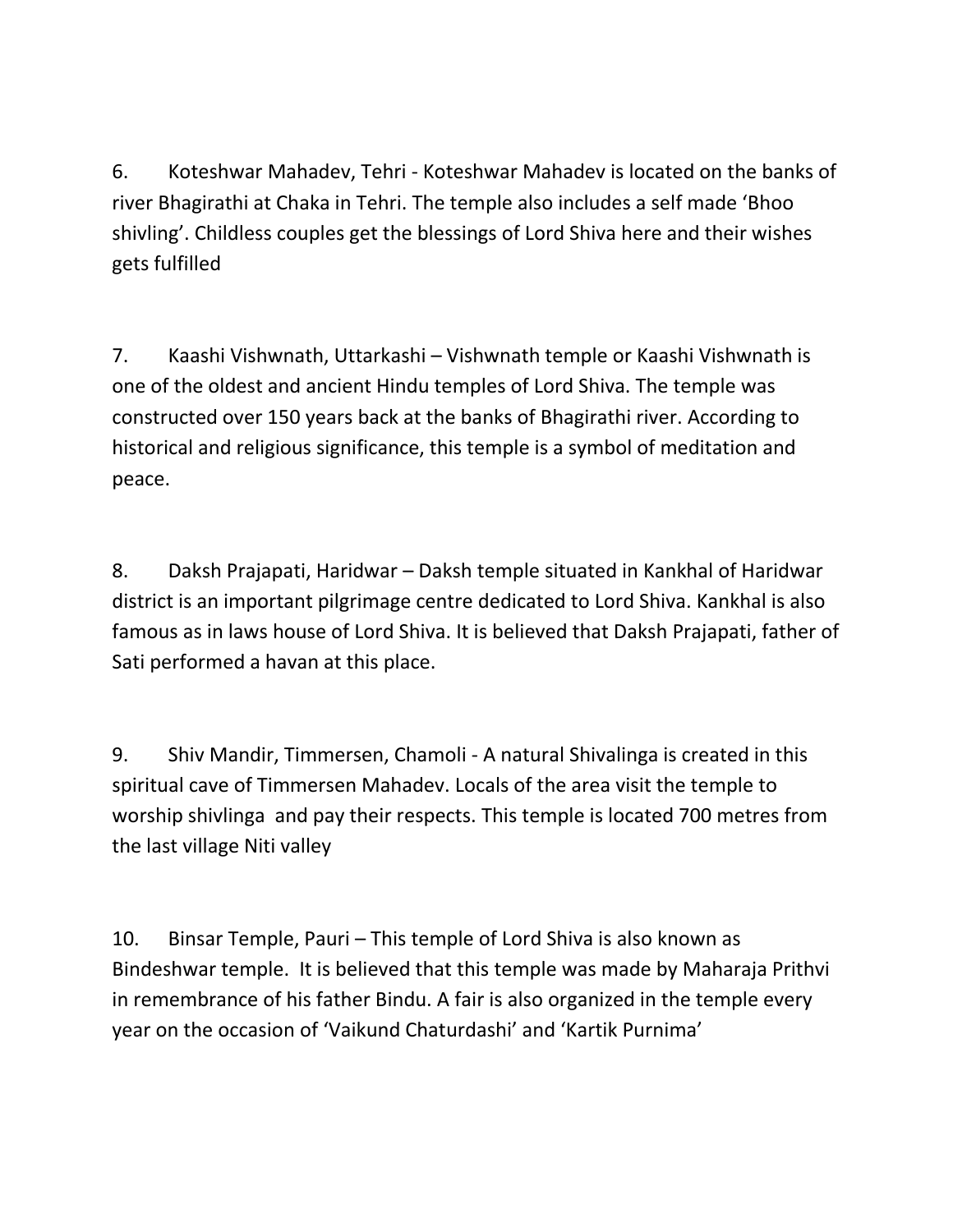11. Taadkeshwar Temple, Lansdowne – This is one of the religious centre dedicated to Lord Shiva in Lansdowne area. It is one of the holy siddhpeeths

12. Lakhamandal Temple, Dehradun – Lakhamandal Shiv temple is situated at Lakhamandal, near by to Dehradun. It is believed that a Laakshagrah was created here during the Mahabharat era by Kauravas to kill Pandavas. Yuddhisthir established a Shivling at this place which is also present at the temple, popularly known as Mahamuddheswar

Ancient 12 temples of Kumaon region:

1. Jaageshwar Mahadev, Almora – Located at a distance of 38 km from Almora, Jaageshwar Mahadev is an important religious and natural tourist centre. According to popular beliefs and Ling Puraan, Jaageshwar dham is one amongst the 12 jyotirlingas established by Lord Vishnu. This is one of the traditional dham of Shaivism

2. Binsar Mahadev, Ranikhet - This temple dedicated to Lord Shiva was constructed in the 10th century. Inlaid with statues of Hindu deities in the form of Maheshmardini, Har Gauri and Ganesha, the architecture of this temple is magnificent. Binsar Mahadev Temple is popular for its archaeological importance and flora. This temple is located at a distance of about 20 km from Ranikhet

3. Kapileshwar Temple, Almora – Kapileshwar Shiv temple is located at a distance of 12 km from Almora. This temple is considered as one of the grand temples of Uttarakhand. The special attraction of this temple is its ornate creations and the height of the temple is estimated to be about 37 feet.

4. Patal Bhubaneshwar, Pithoragarh – The Patal Bhubaneshwar cave situated at Gangolihat, Pithoragarh is magnificent. According to the traditional Skand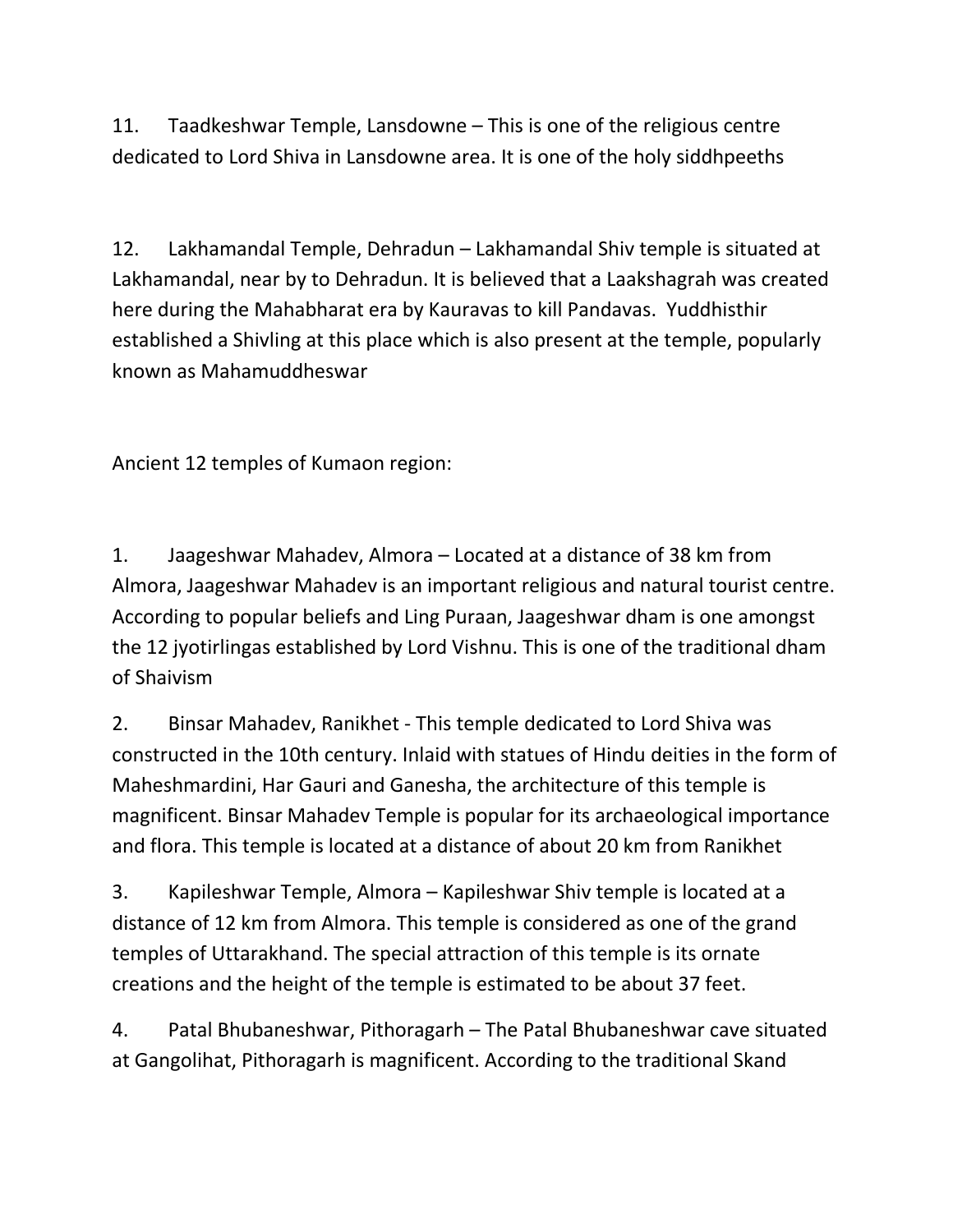Purana each stone craft present at the Paatal Bhubaneshwar cave holds a lot of secrets. The stream of water in this cave continuously anoints the Shivlinga.

5. Thalkedar temple, Pithoragarh - Situated at an elevation of about 2000 feet, this temple is located at Thalkedar hills. This temple is famous for its Shivling which is believed to be thousands of years old. This is one of the revered religious temple which is situated 16 kms from Pithoragarh.

6. Bagnath Temple, Bageshwar – This temple is famous as the Byagreshwar or Bagnath temple. It is also known as the Kaashi of Uttarakhand. The premise of Bagnath temple includes statues of Uma-Mahesh, Vishnu, Parvati, Surya, Dashavtar Patt, Chaturmukh Shivling, Ganesh, Kartikey from 6th,7th to 10th ,11th centuries.

7. Kranteshwar Mahadev, Champawat – Kranteshwar Mahadev temple is situated at Koorm hills of Champawat district. According to historians, the name of the Kumaon region has been taken from Kurm hills. This temple is also famous for its unique architecture. The locals of the place address the Kranteshwar Mahadev as Kandev and Kurmapad.

8. Risheshwar Mahadev, Champawat - This temple of Lord Shiva situated on the banks of the Champawat-Lohawati river was once a halt to the Kailas Mansarovar Yatra. Risheshwar Mahadev Temple is a major centre of fatith for the people of Lohaghat. A visit to Lohaghat is considered incomplete without the visit to Risheshwar Mahadev

9. Siddha Narsingh Temple, Champawat – Situated at an elevation of 2050 metre above sea level, devotees visit the Siddh Narsingh temple all around the year. Though there is a crowd of devotees in the Siddha Narasimha temple at all times, but a huge crowd of devotees can be seen here at the time of Navratri.

10. Bhimeshwar Mahadev temple, Bhimtal – Bhimeshwar Mahadev temple is located at Bhimtal,Nainital at the banks of Bhimtal lake. Located at 22 kms ahead of Nainital, the devotees offer milk and water to the Shivling situated at the temple on the occasion of Shivratri. It is believed that this temple was established by Pandavas